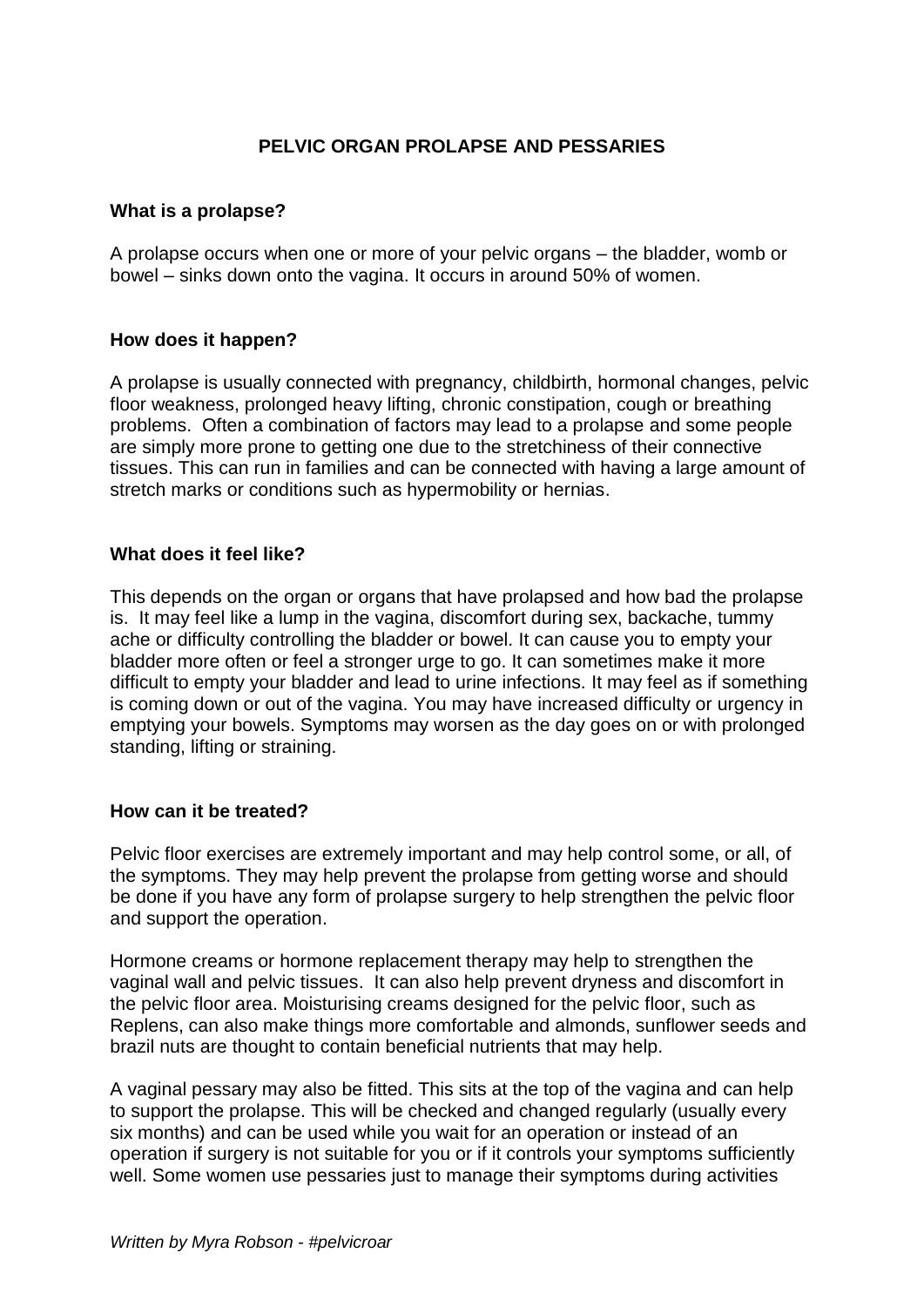such as running and leave them out the rest of the time. It is possible that using a pessary may help prevent a prolapse from worsening, such as during exercising. You can be taught to remove, clean and replace the pessary yourself, depending on which type you have. They take only a few minutes to fit and may be uncomfortable to put in and out but should not be painful. It sometimes takes several goes to get the right fit and there is a wide variety of styles to choose from so if one does not work then another one probably will! It is estimated that 70-90% of women will find the pessary that is right for them if they persist in finding the right one.

Many women find that they get an increase in vaginal discharge when they have a pessary fitted – this is completely normal. You should report any significant change in discharge, bleeding or irritation to the person responsible for your pessary fitting. The pessaries may need re-sizing if you lose or gain a reasonable amount of weight (approximately half a stone).

## **What you should do:**

- 1. Persist with your pelvic floor muscle exercises, even if progress is slow, you have a ring fitted or you have an operation. It is important to keep the muscles as fit as possible for the rest of your life. Try Squeezy App (£2.99) to help you remember and perform your exercises correctly
- 2. Avoid straining your bowels by eating a healthy, fibre-rich diet and taking any prescribed medicines as appropriate. If emptying your bowels is very hard try sitting on the toilet with your feet on a small stool or "splinting" the area between the vagina and back passage by applying pressure with your hand on any bulge. The gadget "Femmeze" can also help with bowel emptying by inserting it into the vagina to apply pressure on the back wall of the vagina and supporting the bowel in a good position [\(www.femmeze.co.uk\)](https://www.femmeze.co.uk/)
- 3. Aim to drink 1.5 litres of fluid a day for good kidney health and to avoid constipation. If you find it hard to empty your bladder then stand up after first emptying, wait ten seconds and sit back down again, waiting (without straining) for any more urine to come out
- 4. Keep fit and active Pilates, Yoga and Tai Chi are very effective exercises
- 5. Ensure your weight is within the recommended limits for your height
- 6. Try to stop smoking to help avoid or treat a chronic cough
- 7. Avoid heavy lifting and prolonged standing
- 8. Consider avoiding high impact exercises unless advised otherwise by a health care professional. Avoid sit-ups and crunches wherever possible
- 9. Wear good quality sportswear and footwear during exercise to support the pelvic area and reduce impact. Take a look at [evbsport.com](https://www.evbsport.com/) for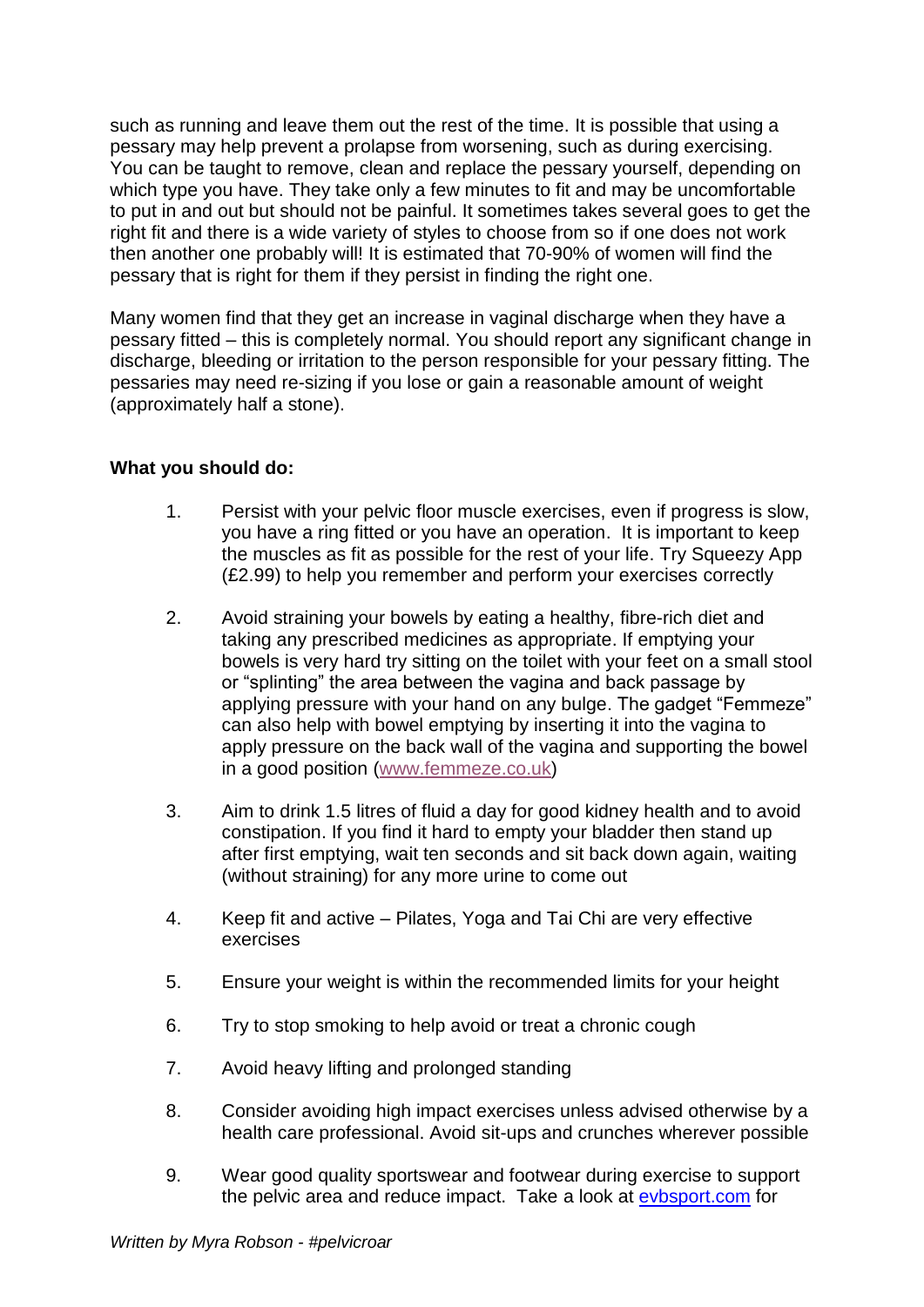supportive sportswear designed with pelvic conditions such as prolapse in mind

10. Maintain good bladder and bowel habits

### **Running:**

Running with a prolapse may risk worsening your symptoms and it is difficult to judge each individual's risk as there are various factors involved. Yet it is also an excellent general exercise and it is not in everyone's interest to give it up! Your body weight, pelvic floor strength and running distance will all have a part to play. The following tips are not provided to necessarily encourage you to keep running with a prolapse but we recognise that some committed and enthusiastic runners will continue to run if at all possible and following this advice may help to prevent things getting worse.

- Alternate running surfaces
- Avoid downhill running
- Limit running distance
- Reduce stride length
- Mix up your workouts and include low-impact alternatives such as cycling and cross-trainer
- Keep your weight at a suitable level

#### **Yoga:**

Yoga is a fantastic exercise method for pelvic floor dysfunction but as with all exercises it can aggravate things if not done correctly. Ideally, go to a class so that you can be supervised and supported as you learn.

Some of the poses (asanas) that may be particularly beneficial include:

- The root/root lock
- Breathing control
- Mountain pose
- Wall flower stretch
- Goddess Pose
- Warrior II
- Triangle
- Extended child's pose

Some of the poses that may be more problematic and worth modifying, avoiding or approaching with care include:

• Intense abdominal or core work e.g. double leg lift (use one leg instead)